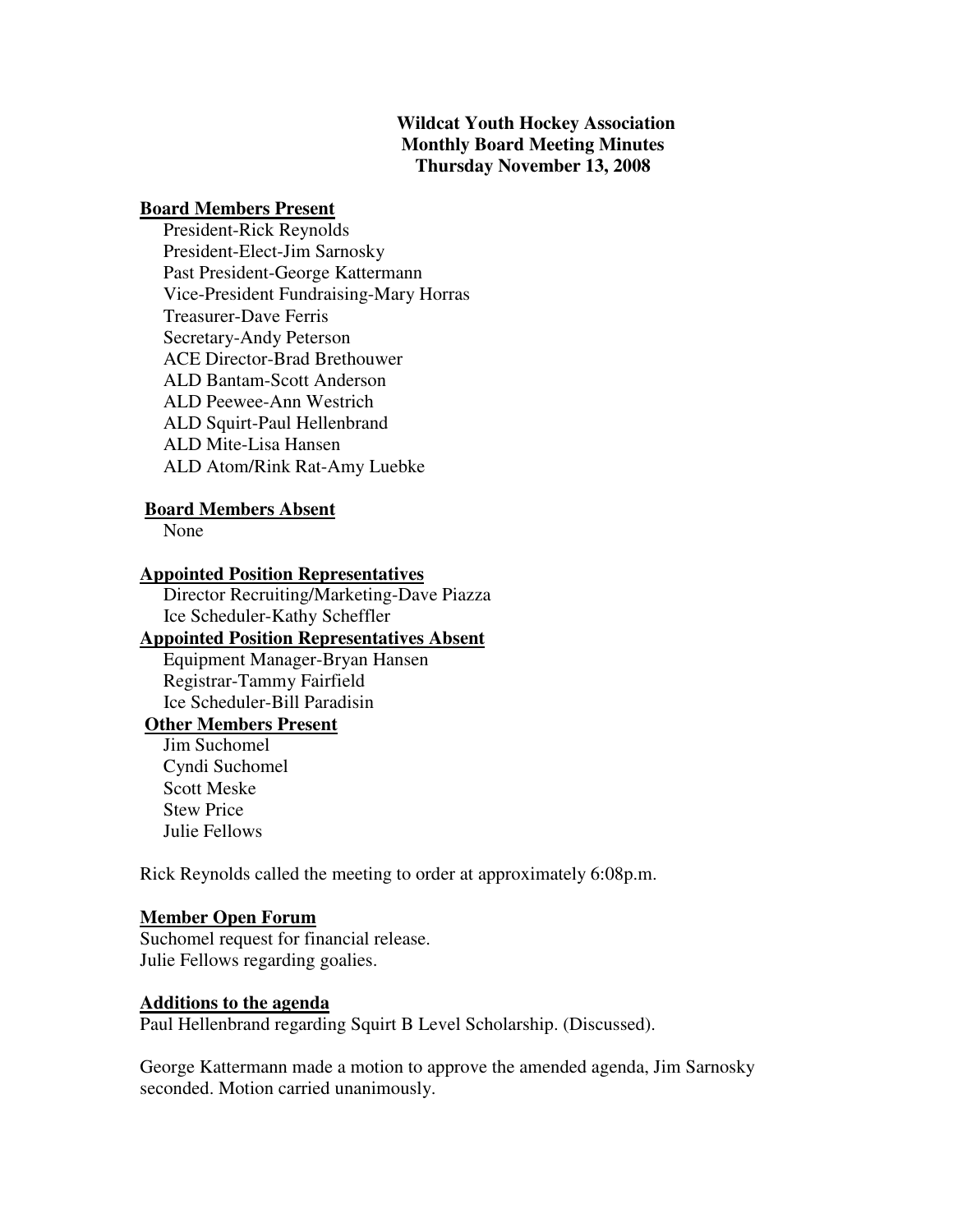### **Approval of prior meeting minutes**:

George Kattermann made a motion to approve the October meeting minutes, Paul Hellenbrand seconded. Motion carried unanimously.

### **Treasurer-Dave Ferris**

Dave Ferris (e-mailed report). See handout update. Dave asked that a \$180.00 invoice from Dorothy Harms design for the Christmas Tree Flyer be added to the list of unpaid bills.

Jim Sarnosky made a motion to approve the list of unpaid bills as amended, George Kattermann seconded. Motion carried unanimously.

### **Reports/updates**:

**Treasurer's Report:** E-mailed report attached. Discussed.

### **Equipment Report:**

Discussed.

### **Fundraising Report:**

George Kattermann made a motion to continue with the Parade of Homes fundraiser 1 more year and see what happens with the Christmas Tree fundraiser and baseball tournaments concession fundraisers and evaluate at the July budget meeting to see if we should continue the Parade of Homes in 2010. Lisa Hansen seconded. The board voted 6 yes and 6 no. The president voted yes for the tiebreaker vote.

Mary Horras announced that she is resigning the Vice President position on the board effective at the end of the meeting.

Mary Horras then nominated Stew Price to fill the duration of her term. Stew Price accepted the nomination. Dave Ferris seconded the nomination. Rick Reynolds then closed the nominations and asked for a vote to approve Stew Price as the new Vice President. The board voted unanimously Stew Price Vice President of Fundraising.

Dave Ferris made a motion to keep in place the Vice President discount for Mary Horras in full due to major accomplishments to date. In addition Dave Ferris made a motion to also give Stew Price the full Vice President discount due to his work on the new Holiday Tree fundraiser as well as the second half duties of the position, George Kattermann seconded. Motion carried unanimously.

### **Apparel Report:**

Nothing to report.

**Registrar's Report:** Nothing to report.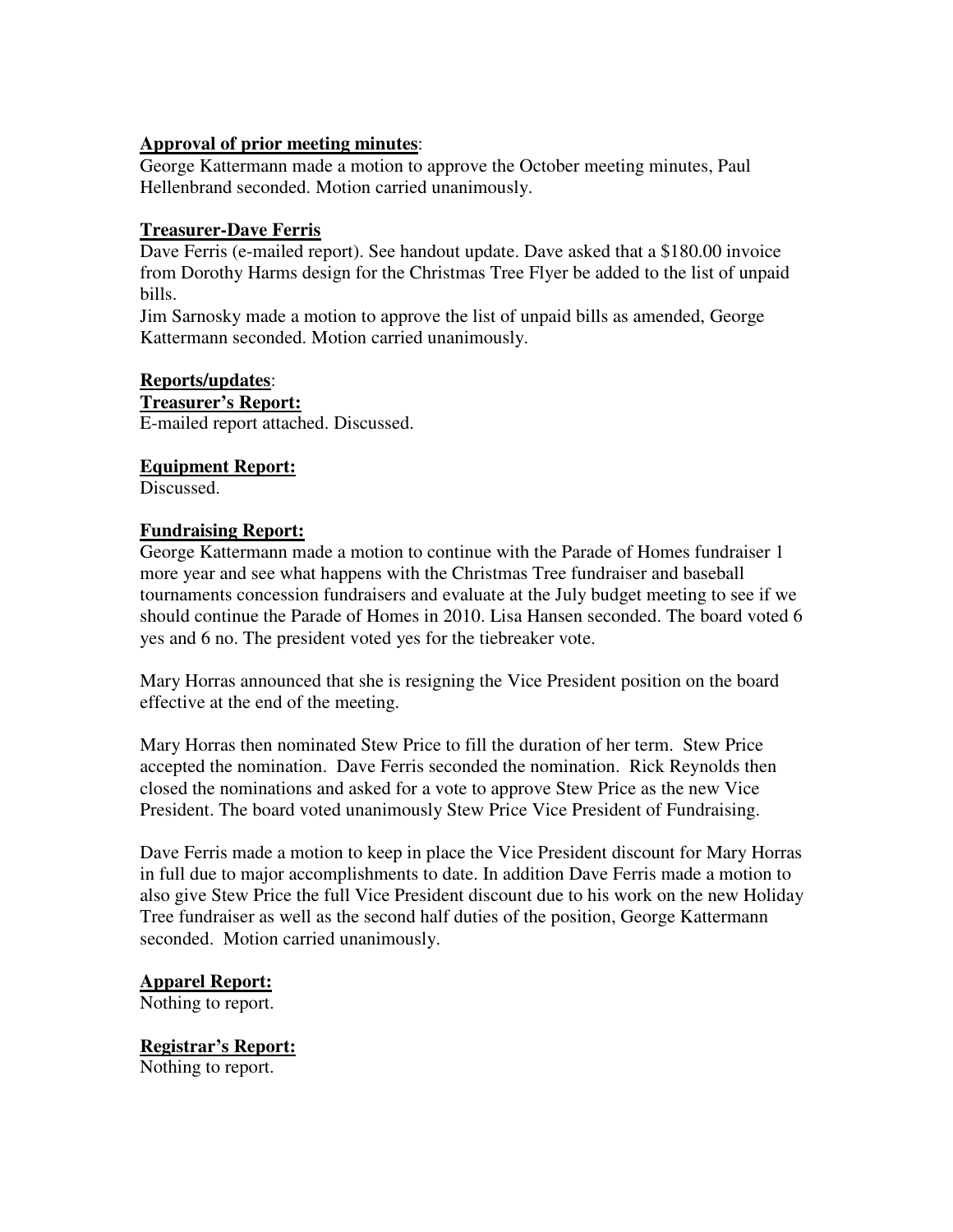**Ice Scheduler's Report:**

Discussed.

# **Bantam ALD Report:**

Nothing to report.

# **Peewee ALD Report:**

Nothing to report.

## **Squirt ALD Report:**

Nothing to report.

## **Mite ALD Report:**

No report.

# **Atom/Rink Rat ALD Report:**

Nothing to report.

# **Marketing Director Report:**

Nothing to report.

## **ACE Director Report:**

Nothing to report.

## **LTP Report:**

Discussed.

## **New Business**

Continued use of mailed newsletter or change to electronic format. George Kattermann made a motion that effective December 01, 2008 the newsletter be available electronically on the Website and any paper requests can be given to the ALD's, Paul Hellenbrand seconded. Motion carried unanimously. Andy Peterson will need to send email to the ALD's when the newsletter is posted to the Website so they can send out their e-mails.

Closed Session.

# **Old Business**

None

# **Master Calendar**

\*Board Meeting Thursday December 4th at 6:00 p.m. at Rex's Innkeeper Waunakee.